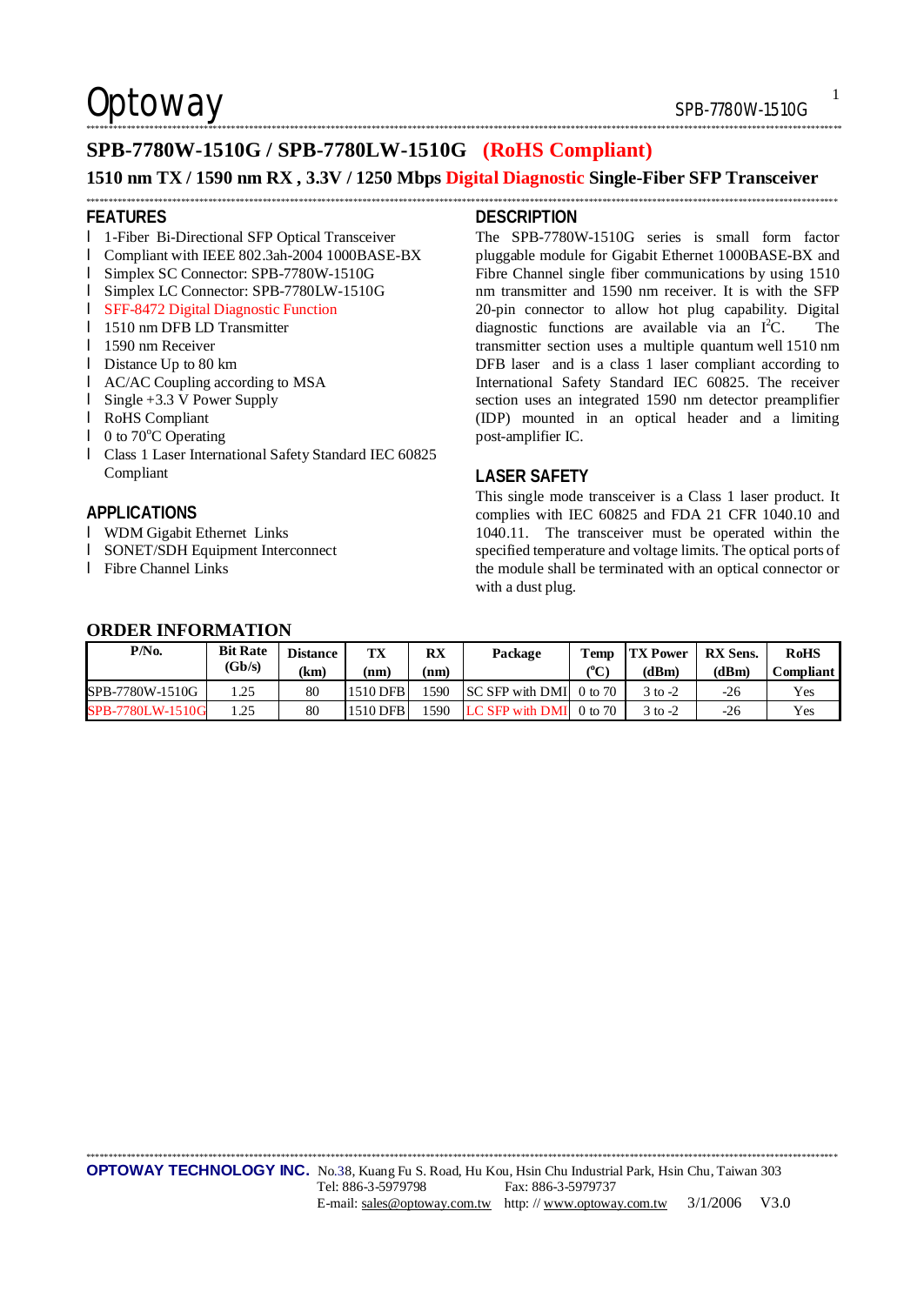# Optoway SPB-7780W-1510G

\*\*\*\*\*\*\*\*\*\*\*\*\*\*\*\*\*\*\*\*\*\*\*\*\*\*\*\*\*\*\*\*\*\*\*\*\*\*\*\*\*\*\*\*\*\*\*\*\*\*\*\*\*\*\*\*\*\*\*\*\*\*\*\*\*\*\*\*\*\*\*\*\*\*\*\*\*\*\*\*\*\*\*\*\*\*\*\*\*\*\*\*\*\*\*\*\*\*\*\*\*\*\*\*\*\*\*\*\*\*\*\*\*\*\*\*\*\*\*\*\*\*\*\*\*\*\*\*\*\*\*\*\*\*\*\*\*\*\*\*\*\*\*\*\*\*\*\*\*\*\*\*\*\*\*\*\*\*\*\*\*\*\*\*\*\*\*

**Absolute Maximum Ratings** 

| Absolute iylaxılılullı Katiligs   |               |            |            |              |                |  |  |  |
|-----------------------------------|---------------|------------|------------|--------------|----------------|--|--|--|
| <b>Parameter</b>                  | <b>Symbol</b> | Min        | <b>Max</b> | <b>Units</b> | <b>Notes</b>   |  |  |  |
| <b>Storage Temperature</b>        | Tstg          | $-40$      | 85         | $\alpha$     |                |  |  |  |
| <b>Operating Case Temperature</b> | Topr          |            | 70         | $\alpha$     |                |  |  |  |
| <b>Relative Humidity</b>          | <b>RH</b>     |            | 85         | %            | Non condensing |  |  |  |
| Power Supply Voltage              | Vcc           |            | 3.6        |              |                |  |  |  |
| <b>Input Voltage</b>              | $---$         | <b>GND</b> | Vcc        |              |                |  |  |  |
| <b>Output Current</b>             | Iout          |            | 30         | mA           |                |  |  |  |

| <b>Recommended Operating Conditions</b> |               |     |                                     |      |                      |  |  |
|-----------------------------------------|---------------|-----|-------------------------------------|------|----------------------|--|--|
| <b>Parameter</b>                        | <b>Symbol</b> | Min | $\mathbf{T}_{\mathbf{V}\mathbf{D}}$ | Max  | <b>Units / Notes</b> |  |  |
| <b>Power Supply Voltage</b>             | Vcc           | 3.1 | 3.3                                 | 3.5  |                      |  |  |
| Power Supply Current                    | $LC(TX+RX)$   |     | 200                                 | 300  | mA                   |  |  |
| <b>Operating Case Temperature</b>       | Topr          |     |                                     | 70   | $0\sigma$            |  |  |
| Data Rate                               |               |     | 1250                                | 1300 | Mb/s                 |  |  |

| Transmitter Specifications ( $0^{\circ}$ C < Topr < 70 $^{\circ}$ C, 3.1V < Vcc < 3.5V) |                            |          |     |           |              |                   |  |
|-----------------------------------------------------------------------------------------|----------------------------|----------|-----|-----------|--------------|-------------------|--|
| Parameter                                                                               | <b>Symbol</b>              | Min      | Typ | Max       | <b>Units</b> | <b>Notes</b>      |  |
| Optical                                                                                 |                            |          |     |           |              |                   |  |
| <b>Optical Transmit Power</b>                                                           | P <sub>O</sub>             | $-2$     |     | 3         | dBm          |                   |  |
| <b>Output Center Wavelength</b>                                                         | λ                          | 1480     |     | 1520      | nm           |                   |  |
| Output Spectrum Width                                                                   | $\sigma_{\lambda}$         |          |     | 1         | nm           | -20 dB width      |  |
| Side Mode Suppression Ratio                                                             | <b>SMSR</b>                | 30       |     |           | dB           |                   |  |
| <b>Extinction Ratio</b>                                                                 | $E_R$                      | 9        |     |           | dB           |                   |  |
| Output Eye                                                                              | Compliant with IEEE 802.3z |          |     |           |              |                   |  |
| <b>Optical Rise Time</b>                                                                | t,                         |          |     | 0.26      | ns           | 20% to 80% Values |  |
| <b>Optical Fall Time</b>                                                                | $t_{\rm f}$                |          |     | 0.26      | ns           | 20% to 80% Values |  |
| <b>Relative Intensity Noise</b>                                                         | RIN                        |          |     | $-120$    | dB/Hz        |                   |  |
| <b>Total Jitter</b>                                                                     | TJ                         |          |     | 0.227     | ns           | $\overline{2}$    |  |
| <b>Electrical</b>                                                                       |                            |          |     |           |              |                   |  |
| Data Input Current - Low                                                                | $I_{\rm IL}$               | $-350$   |     |           | μA           |                   |  |
| Data Input Current - High                                                               | $I_{IH}$                   |          |     | 350       | μA           |                   |  |
| Differential Input Voltage                                                              | $V_{IH}$ - $V_{IL}$        | 0.5      |     | 2.4       | V            | Peak-to-Peak      |  |
| TX Disable Input Voltage - Low                                                          | $T_{\text{DIS, L}}$        | $\Omega$ |     | 0.5       | V            | 3                 |  |
| TX Disable Input Voltage - High                                                         | $T_{\text{DIS, H}}$        | 2.0      |     | Vcc       | V            | 3                 |  |
| <b>TX Disable Assert Time</b>                                                           | <b>TASSERT</b>             |          |     | 10        | $\mu$ s      |                   |  |
| TX Disable Deassert Time                                                                | T <sub>DEASSERT</sub>      |          |     | 1         | ms           |                   |  |
| TX Fault Output Voltage -- Low                                                          | $T_{\rm{FaultL}}$          | $\Omega$ |     | 0.5       | V            | 4                 |  |
| TX Fault Output Voltage -- High                                                         | $T_{\text{FaultH}}$        | 2.0      |     | $Vec+0.3$ | V            | 4                 |  |

Notes: 1. Output power is power coupled into a 9/125 μm single mode fiber.

2. Measured with a  $2<sup>7</sup>$ -1 PRBS.

3. There is an internal 4.7K to 10K ohm pull-up resistor to VccTX.

4. Open collector compatible, 4.7K to 10K ohm pull-up to Vcc (Host Supply Voltage).

٦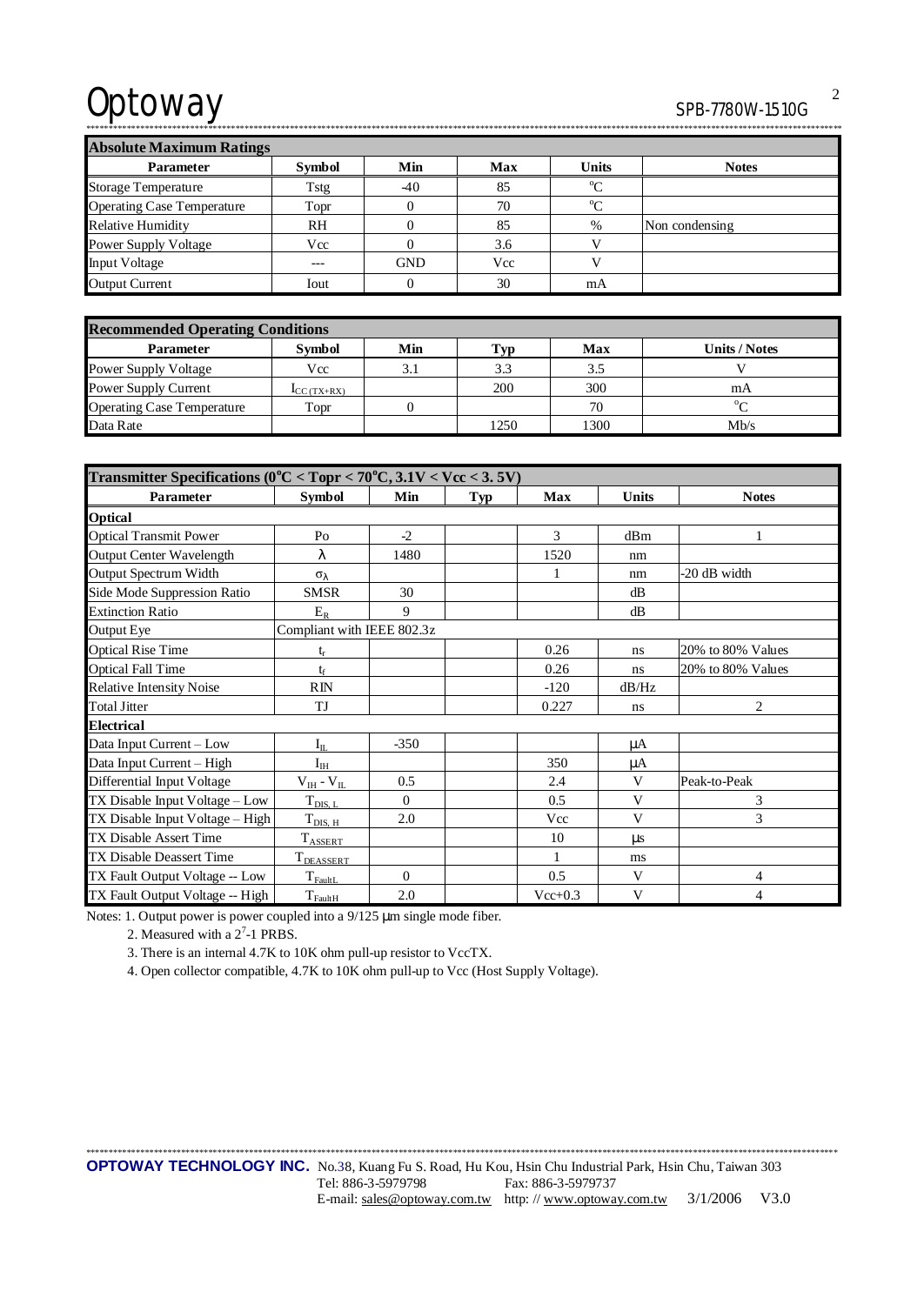# Optoway SPB-7780W-1510G

| <b>JPD-110UW-131UU</b> |
|------------------------|
|                        |

| Receiver Specifications ( $0^{\circ}$ C < Topr < 70 $^{\circ}$ C, 3.1 V < Vcc < 3.5V) |                               |          |            |             |              |                         |  |
|---------------------------------------------------------------------------------------|-------------------------------|----------|------------|-------------|--------------|-------------------------|--|
| <b>Parameter</b>                                                                      | <b>Symbol</b>                 | Min      | <b>Typ</b> | Max         | <b>Units</b> | <b>Notes</b>            |  |
| <b>Optical</b>                                                                        |                               |          |            |             |              |                         |  |
| Sensitivity                                                                           | ---                           | ---      | ---        | $-26$       | dBm          | 5                       |  |
| Maximum Input Power                                                                   | $P_{in}$                      | $-3$     | ---        | ---         | dBm          |                         |  |
| Signal Detect -- Asserted                                                             | Pa                            |          |            | $-26$       | dBm          | Transition: low to high |  |
| Signal Detect -- Deasserted                                                           | Pd                            | $-40$    |            | ---         | dBm          | Transition: high to low |  |
| Signal detect -- Hysteresis                                                           |                               | 1.0      | ---        |             | dB           |                         |  |
| Wavelength of Operation                                                               |                               | 1580     |            | 1620        | nm           | 6                       |  |
| <b>Optical Return Loss</b>                                                            | ORL                           | 14       |            |             | dB           |                         |  |
| <b>Electrical</b>                                                                     |                               |          |            |             |              |                         |  |
| Differential Output Voltage                                                           | $V_{OH} - V_{OL}$             | 0.6      |            | 2.0         | V            |                         |  |
| Output LOS Voltage -- Low                                                             | $V_{OL}$                      | $\Omega$ |            | 0.5         | V            | $\overline{7}$          |  |
| Output LOS Voltage - High                                                             | $V_{OH}$                      | 2.0      |            | $Vec{+}0.3$ | V            | 7                       |  |
| <b>Signal Detect Assert Time</b>                                                      | $AS_{MAX}$                    |          |            | 100         | $\mu s$      | OFF to ON               |  |
| <b>Signal Detect Deassert Time</b>                                                    | $\mathrm{ANS}_{\mathrm{MAX}}$ |          |            | 300         | $\mu s$      | ON to OFF               |  |

Notes: 5. Minimum sensitivity and saturation levels at BER 1E-12 for a  $2^7$ -1 PRBS.

6. At least 30 dB optical isolation for the wavelength 1480 to 1520 nm.

7. Open collector compatible, 4.7K to 10K ohm pull-up to Vcc (Host Supply Voltage).

## **RECOMMENDED CIRCUIT SCHEMATIC**



\*\*\*\*\*\*\*\*\*\*\*\*\*\*\*\*\*\*\*\*\*\*\*\*\*\*\*\*\*\*\*\*\*\*\*\*\*\*\*\*\*\*\*\*\*\*\*\*\*\*\*\*\*\*\*\*\*\*\*\*\*\*\*\*\*\*\*\*\*\*\*\*\*\*\*\*\*\*\*\*\*\*\*\*\*\*\*\*\*\*\*\*\*\*\*\*\*\*\*\*\*\*\*\*\*\*\*\*\*\*\*\*\*\*\*\*\*\*\*\*\*\*\*\*\*\*\*\*\*\*\*\*\*\*\*\*\*\*\*\*\*\*\*\*\*\*\*\*\*\*\*\*\*\*\*\*\*\*\*\*\*\*\*\*\*\* **OPTOWAY TECHNOLOGY INC.** No.38, Kuang Fu S. Road, Hu Kou, Hsin Chu Industrial Park, Hsin Chu, Taiwan 303 Tel: 886-3-5979798 Fax: 886-3-5979737 E-mail: [sales@optoway.com.tw](mailto:sales@optoway.com.tw) http: // [www.optoway.com.tw](http://www.optoway.com.tw) 3/1/2006 V3.0

3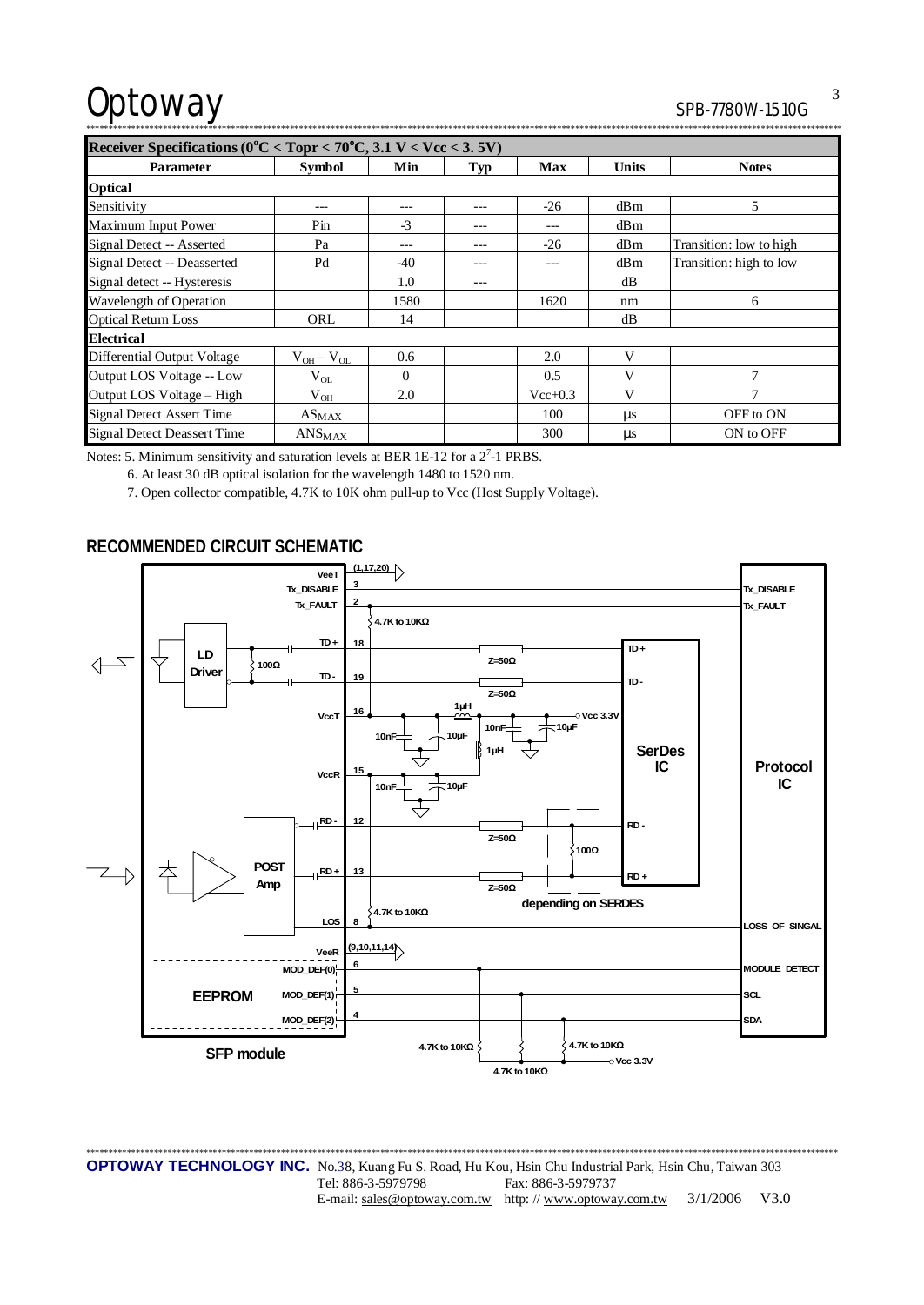## Optoway SPB-7780W-1510G

**CONNECTION DIAGRAM** 



\*\*\*\*\*\*\*\*\*\*\*\*\*\*\*\*\*\*\*\*\*\*\*\*\*\*\*\*\*\*\*\*\*\*\*\*\*\*\*\*\*\*\*\*\*\*\*\*\*\*\*\*\*\*\*\*\*\*\*\*\*\*\*\*\*\*\*\*\*\*\*\*\*\*\*\*\*\*\*\*\*\*\*\*\*\*\*\*\*\*\*\*\*\*\*\*\*\*\*\*\*\*\*\*\*\*\*\*\*\*\*\*\*\*\*\*\*\*\*\*\*\*\*\*\*\*\*\*\*\*\*\*\*\*\*\*\*\*\*\*\*\*\*\*\*\*\*\*\*\*\*\*\*\*\*\*\*\*\*\*\*\*\*\*\*\*\*

| <b>PIN</b> | <b>Signal Name</b> | Description                           | PIN | <b>Signal Name</b>                    | Description                       |
|------------|--------------------|---------------------------------------|-----|---------------------------------------|-----------------------------------|
|            | TX GND             | <b>Transmitter Ground</b>             | 11  | <b>RX GND</b>                         | Receiver Ground                   |
| 2          | <b>TX</b> Fault    | <b>Transmitter Fault Indication</b>   | 12  | <b>RX DATA OUT-</b>                   | Inverse Receiver Data Out         |
| 3          | TX Disable         | Transmitter Disable (Module disables  | 13  | <b>RX DATA OUT+</b> Receiver Data Out |                                   |
|            |                    | on high or open)                      |     |                                       |                                   |
| 4          | MOD-DFE2           | Modulation Definition $2 - Two wires$ | 14  | <b>RX GND</b>                         | Receiver Ground                   |
|            |                    | serial ID Interface                   |     |                                       |                                   |
| 5          | MOD-DEF1           | Modulation Definition 1 – Two wires   | 15  | Vcc RX                                | Receiver Power $-3.3V \pm 5\%$    |
|            |                    | serial ID Interface                   |     |                                       |                                   |
| 6          | MOD-DEF0           | Modulation Definition $0 -$ Ground in | 16  | Vcc TX                                | Transmitter Power $-3.3V \pm 5\%$ |
|            |                    | Module                                |     |                                       |                                   |
|            | N/C                | Not Connected                         | 17  | TX GND                                | <b>Transmitter Ground</b>         |
| 8          | LOS                | Loss of Signal                        | 18  | TX DATA IN+                           | Transmitter Data In               |
| 9          | <b>RX GND</b>      | Receiver Ground                       | 19  | TX DATA IN-                           | Inverse Transmitter Data In       |
| 10         | <b>RX GND</b>      | Receiver Ground                       | 20  | TX GND                                | <b>Transmitter Ground</b>         |

## **Module Definition**

| Module Definition | MOD-DEF2 | MOD-DEF1         | MOD-DEF0         | Interpretation by Host   |
|-------------------|----------|------------------|------------------|--------------------------|
|                   | PIN 4    | PIN <sub>5</sub> | PIN <sub>6</sub> |                          |
|                   | SDA      | SCL              | LV-TTL Low       | Serial module definition |
|                   |          |                  |                  | protocol                 |

Module Definition 4 specifies a serial definition protocol. For this definition, upon power up, MOD-DEF(1:2) appear as no connector (NC) and MOD-DEF(0) is TTL LOW. When the host system detects this condition, it activates the serial protocol. The protocol uses the 2-wire serial CMOS E<sup>2</sup>PROM protocol of the ATMEL AT24C01A/02/04 family of components.

\*\*\*\*\*\*\*\*\*\*\*\*\*\*\*\*\*\*\*\*\*\*\*\*\*\*\*\*\*\*\*\*\*\*\*\*\*\*\*\*\*\*\*\*\*\*\*\*\*\*\*\*\*\*\*\*\*\*\*\*\*\*\*\*\*\*\*\*\*\*\*\*\*\*\*\*\*\*\*\*\*\*\*\*\*\*\*\*\*\*\*\*\*\*\*\*\*\*\*\*\*\*\*\*\*\*\*\*\*\*\*\*\*\*\*\*\*\*\*\*\*\*\*\*\*\*\*\*\*\*\*\*\*\*\*\*\*\*\*\*\*\*\*\*\*\*\*\*\*\*\*\*\*\*\*\*\*\*\*\*\*\*\*\*\*\* **OPTOWAY TECHNOLOGY INC.** No.38, Kuang Fu S. Road, Hu Kou, Hsin Chu Industrial Park, Hsin Chu, Taiwan 303 Tel: 886-3-5979798 Fax: 886-3-5979737 E-mail: [sales@optoway.com.tw](mailto:sales@optoway.com.tw) http: // [www.optoway.com.tw](http://www.optoway.com.tw) 3/1/2006 V3.0

4